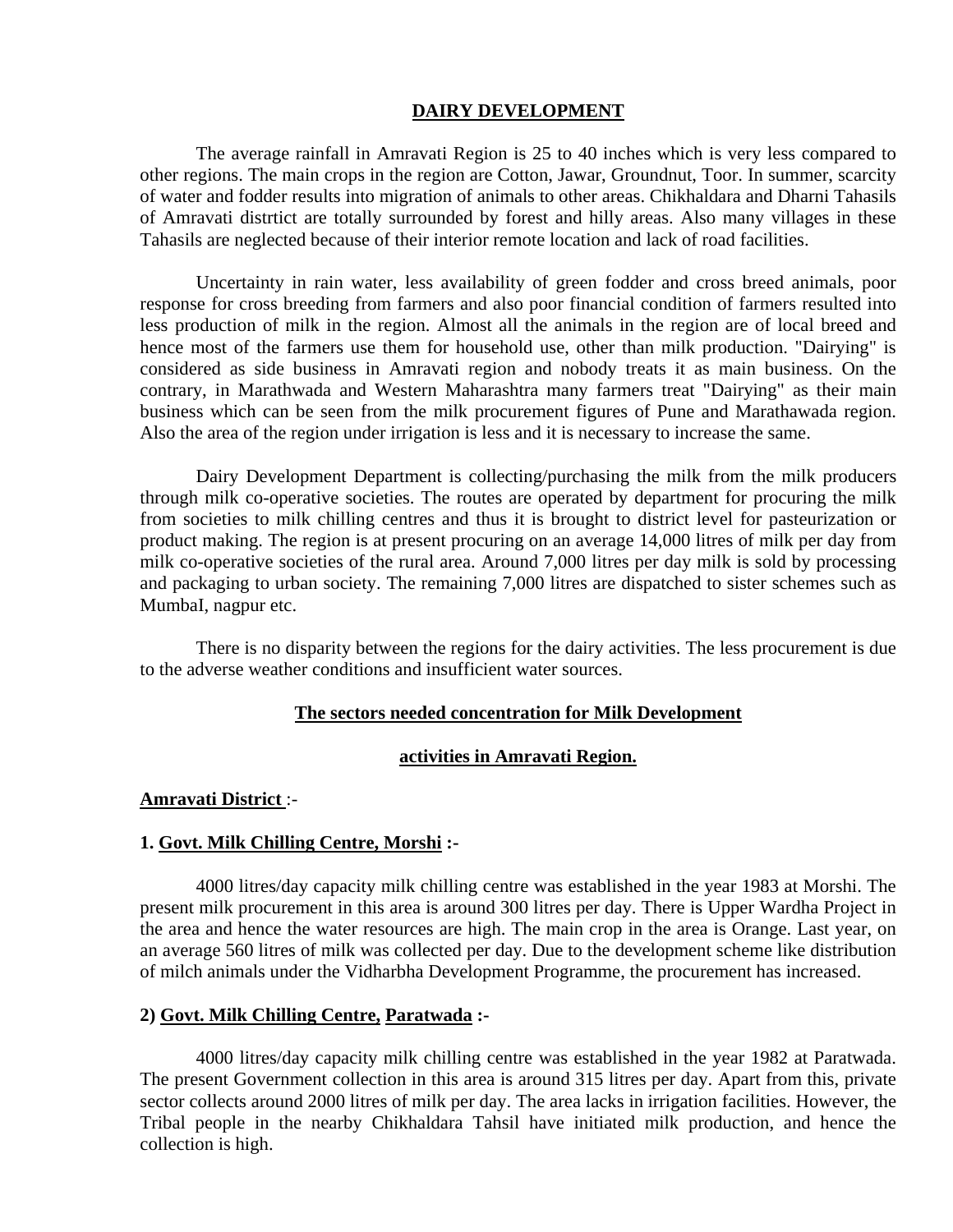# **3) Govt. Milk Chilling Centre, Semadoh :-**

5000 litres/day capacity milk chilling centre was established in the year 1992 at Semadoh, the tribal area of Melghat Forest. The centre mainly functions in the flush season of milk i.e. from July to December every year.

The maximum average per day milk collection in the area is 200 litres. Due to scarcity of fodder and water, maximum milk producers migrate to other areas and hence the chilling centre remain closed for about 6 months every year. This area comes under Dense Forest area. Moreover, poor road facilities particularly in rainy season affect milk production. If sufficient water and all weather road facilities are made available, it will help to increase the financial and social condition of the Adivasies in this area.

# **4) Govt. Milk Chilling Centre, Chandur Railway :-**

5000 litres/day capacity milk chilling centre was established in the year 2002 at Chandur Railway. At present, the average per day milk collection is around 375 litres. Earlier in the year 1985-86, around 7000 to 8000 litres of milk per day was available in this area. But because of drought like situation every year, the milk procurement dropped day by day. If milch animal distribution scheme is implemented promptly, there would be increase in milk procurement.

# **Akola District:-**

 In Akola district a 50000 litres/day capacity dairy was established in the year 1976 at Akola. To cope up with increase in milk procurement, it was decided to increase the capacity of the dairy from 50000 litres/day to 150000 litres/day in the year 1988. It was also decided to convert the additional milk into powder, white butter etc. For this, 15 M.T./day capacity powder plant was established including increased capacity of the dairy upto 150000 litres/ day. Milk from whole Amravati region and also from Aurangabad region is coming at Akola for conversion.

# **Washim District :-**

# **5) Govt. Milk Chilling Centre, Washim :-**

10000 litres/day capacity milk chilling centre was established in the year 1976 at Washim. At present, the average per day milk collection is around 700 litres. Earlier in the year 1995-96, around 4500 to 5000 of milk per day was available in this area. But because of drought like situation every year, the milk procurement dropped day by day. Only one small project, Eakburji, is available in this area, but water of this project is used only for drinking purpose. If sufficient water for farming is made available throughout the year, it will help to increase the financial and social condition of the farmers in this area. If milch animal distribution scheme is implemented promptly, there would be increase in milk procurement.

# **6) Govt. Milk Chilling Centre, Karanja Lad :-**

5000 litres/day capacity milk chilling centre was established in the year 2002 at Karanja Lad. However, as the milk procurement is very less in the area, the activities of the centre are closed at present. The milk collected is being sent to Govt. Milk Chilling Centre, Washim.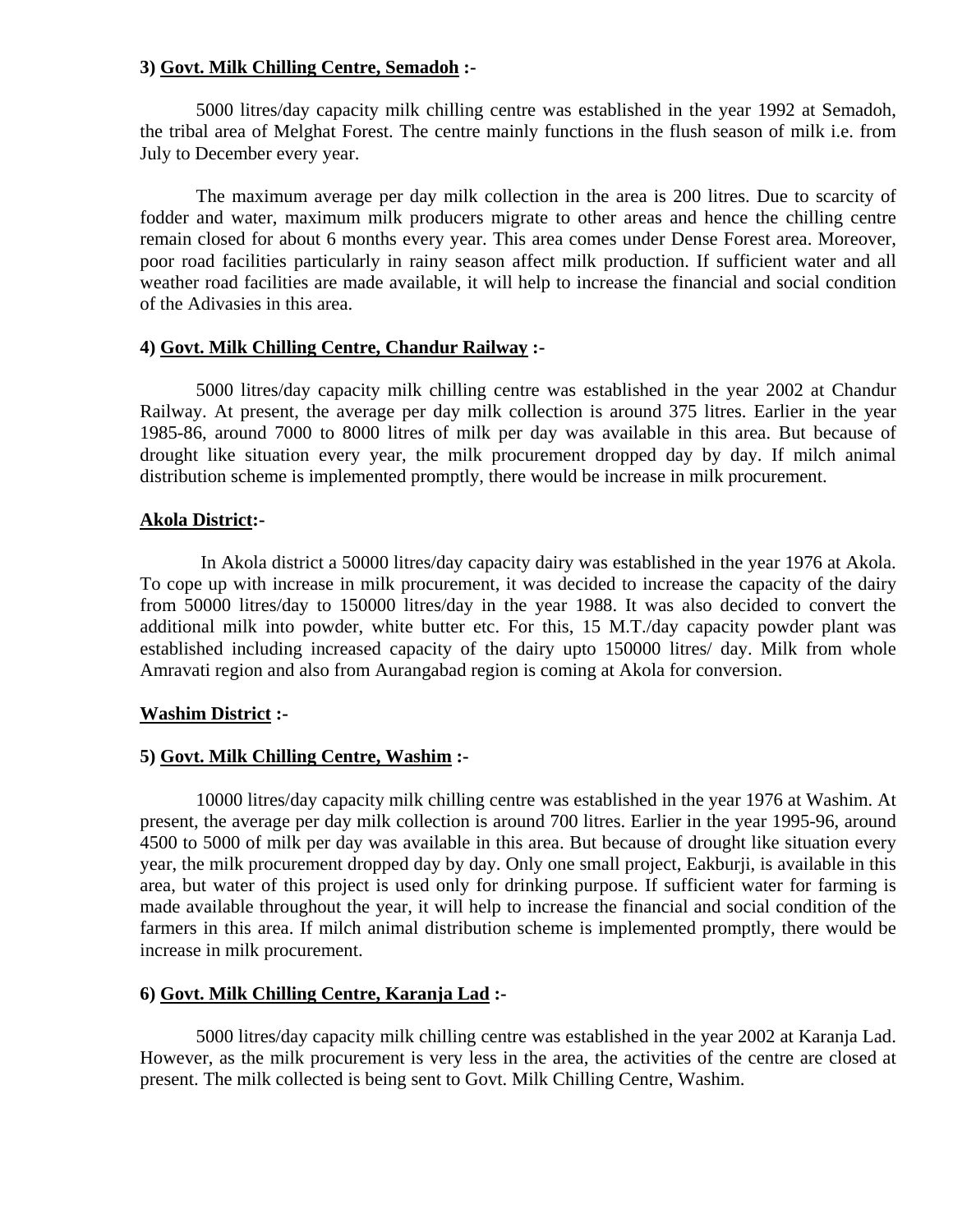# **Buldana District :-**

### **7) Govt. Milk Scheme, Nandura :-**

50000 litres/day capacity milk schemes was established in the year 1979 at Nandura and was functioning till 2002. Due tro black cotton soil , the main building fof milk schyeeme is deteroited and hence Public Works Department has instructed to stop the use. Hence, 2000 llitres per day capacity bulk Cooler under Prime Minister capacity and machinery is not in use. The present milk collection is about 1000 litres per day. Earlier in the year 1995-96, around 18000 litres of milk per day was being procured from this area. But because of drought like situation every year, the milk procurement dropped day by day.

# **8) Govt. Milk Chilling Centre, Chikhali :-**

10000 litres/day capacity milk chilling centre was established in the year 1978 at Chikhali. At present, the average per day milk collection is around 500 litres. Earlier in the year 1995-96, around 9500 to 10000 litres of milk per day was being procured from this area. But because of drought like situation every year, the milk procurement dropped day by day. Also the area is hilly and hence, there is scarcity of water.

### **9) Govt. Milk Chilling Centre, Motala :-**

5000 litres/day capacity milk chilling centre was established in the year 1979 at Motala. At present, the average per day milk collection is around 2400 litres. Earlier in the year 1995-96, around 5000 litres of milk per day was being procured from this area. But because of scarcity of water, the milk procurement dropped. However, as the farmers of this area give importance to milk production and as the area is ideal for milk production, the milk procurement of the area did not fall considerably.

#### **Yavatmal District**:-

# **10) Govt. Milk Scheme, Yavatmal :-**

10000 litres/day capacity chilling centre was established in the year 1977 in a rented building of Zilla Parishad, Yavatmal. In the year 2001, a 20000 litres capacity Dairy was installed in Govt. owned land at MIDC, Yavatmal. At present, the average milk collection is 450 litres per day. Also about 2000 litres milk is distributed in Yavatmal city and Tahsil places on Ex-dairy basis. But because of drought like situation every year since last 5-6 years, the milk procurement dropped day by day.

# **11) Govt. Milk Chilling Centre, Pusad :-**

5000 litres/day capacity chilling centre was established in the year 1976 in a rented building at Pusad. Earlier in the year 1995-96, around 7500 litres of milk per day was being procured from this area. Hence 10000 litres capacity dairy was installed in the year December 1997. Because of drought like situation the milk production got affected and the milk procurement dropped day by day in comparison to 1995-96. At present, the average per day milk collection is around 700 litres.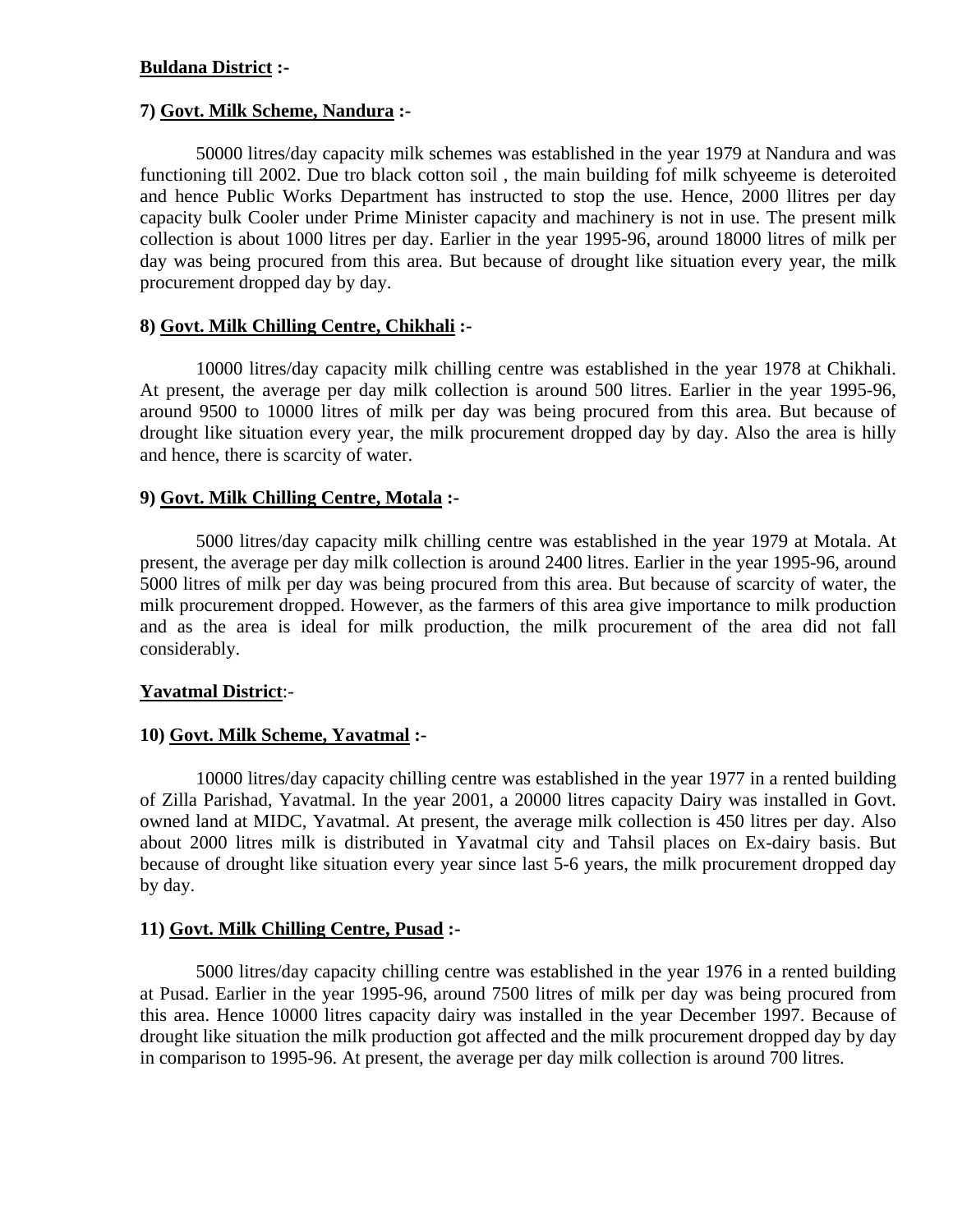# **12) Govt. Milk Chilling Centre, Dhanki :-**

5000 litres/day capacity milk chilling centre was newly established in the year March 2002 at Dhanki. At present, the average per day milk collection is around 750 litres. But because of drought like situation, the milk production got affected and the milk procurement dropped day by day. At present, the average per day milk collection is around 1000 litres. .

# **13) Govt. Milk Chilling Centre, Pandharkawada :-**

5000 litres/day capacity milk chilling centre was established in the year November 1994 at Pandharkawada, the tribal area of Yavatmal district to increase the financial position of the Farmers/milk producers. Earlier in the year 1998-99, around 200 litres of milk per day was being procured from this area. At present, 50 litres/day milk is collected at this centre. Being a trible area and the continuous drought like situation, the milk procurement dropped day by day.

# **OFFICE OF THE REGIONAL DAIRY DEVELOPMENT OFFICER, AMRAVATI**

# **Statement showing the infrastructure available and their capacity utilisation.**

| Milk Processing/ Product Dairies |                                     |                        |                                   |  |
|----------------------------------|-------------------------------------|------------------------|-----------------------------------|--|
| Sr.<br>No.                       | Location                            | Capacity<br>Litres/day | Present<br>handling<br>Litres/day |  |
| $\mathbf{1}$                     | Amravati                            | 50,000                 | 7,000                             |  |
| $\overline{2}$                   | Akola                               | 150,000                | 5,500                             |  |
| 3                                | Yavatmal                            | 20,000                 | 450                               |  |
| Milk Chillng Centres.            |                                     |                        |                                   |  |
| $\mathbf{1}$                     | Morshi, Dist. Amravati              | 5,000                  | 300                               |  |
| $\overline{2}$                   | Paratwada, Dist. Amravati           | 5,000                  | 315                               |  |
| 3                                | Semadoh, Dist. Amravati             | 5,000                  |                                   |  |
| $\overline{4}$                   | Chandur Rly,. Dist. Amravati        | 5,000                  | 375                               |  |
| 5                                | Washim, Dist. Washim                | 10,000                 | 700                               |  |
| 6                                | Karanja, Dist. Washim               | 10,000                 |                                   |  |
| 7                                | Nandura, Dist. Buldana              | 5,000                  | 1000                              |  |
| 8                                | Chikhali Dist. Buldana              | 10,000                 | 500                               |  |
| 9                                | Motala, Dist. Buldana               | 5,000                  | 2400                              |  |
| 10                               | Pusad, Dist. Yavatmal               | 10,000                 | 700                               |  |
| 11                               | Pandharkawada,<br>Dist.<br>Yavatmal | 5,000                  | 15                                |  |
| 12                               | Dhanki, Dist. Yavatmal              | 5,000                  | 750                               |  |